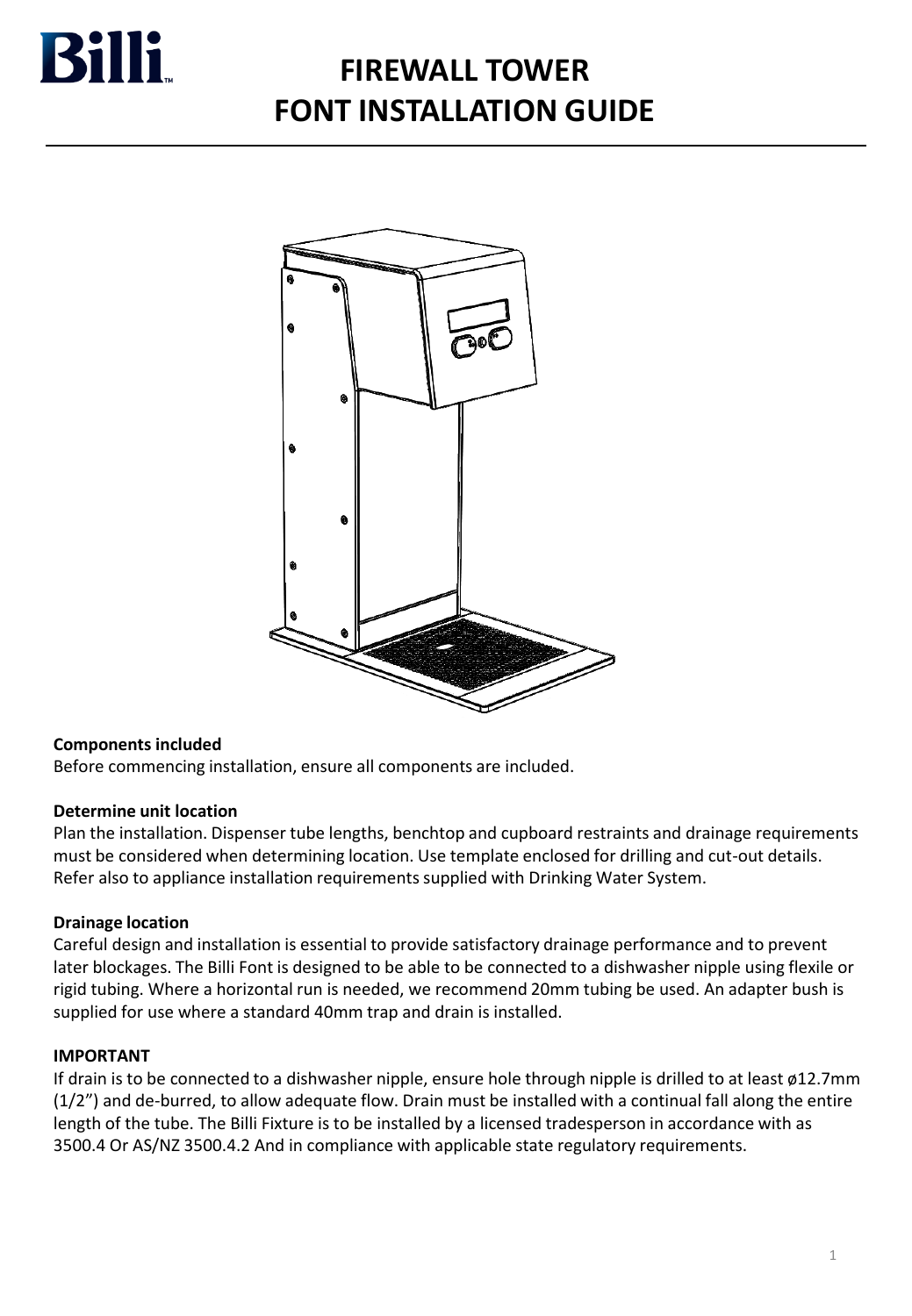# **1 Cutting hole in benchtop**

**FIRST DETERMINE WHICH FONT MOUNT STYLE IS REQUIRED**:

**a) Proud Mount Installation** - cut out hole in benchtop as per measurements on **Diagram 1A / 1B**.

**b) Flush Mount Installation** - cut out hole in benchtop as per measurements 0n **Diagram 2A / 2B**.

After cutting apply thick coat of moisture primer to all cut surfaces.



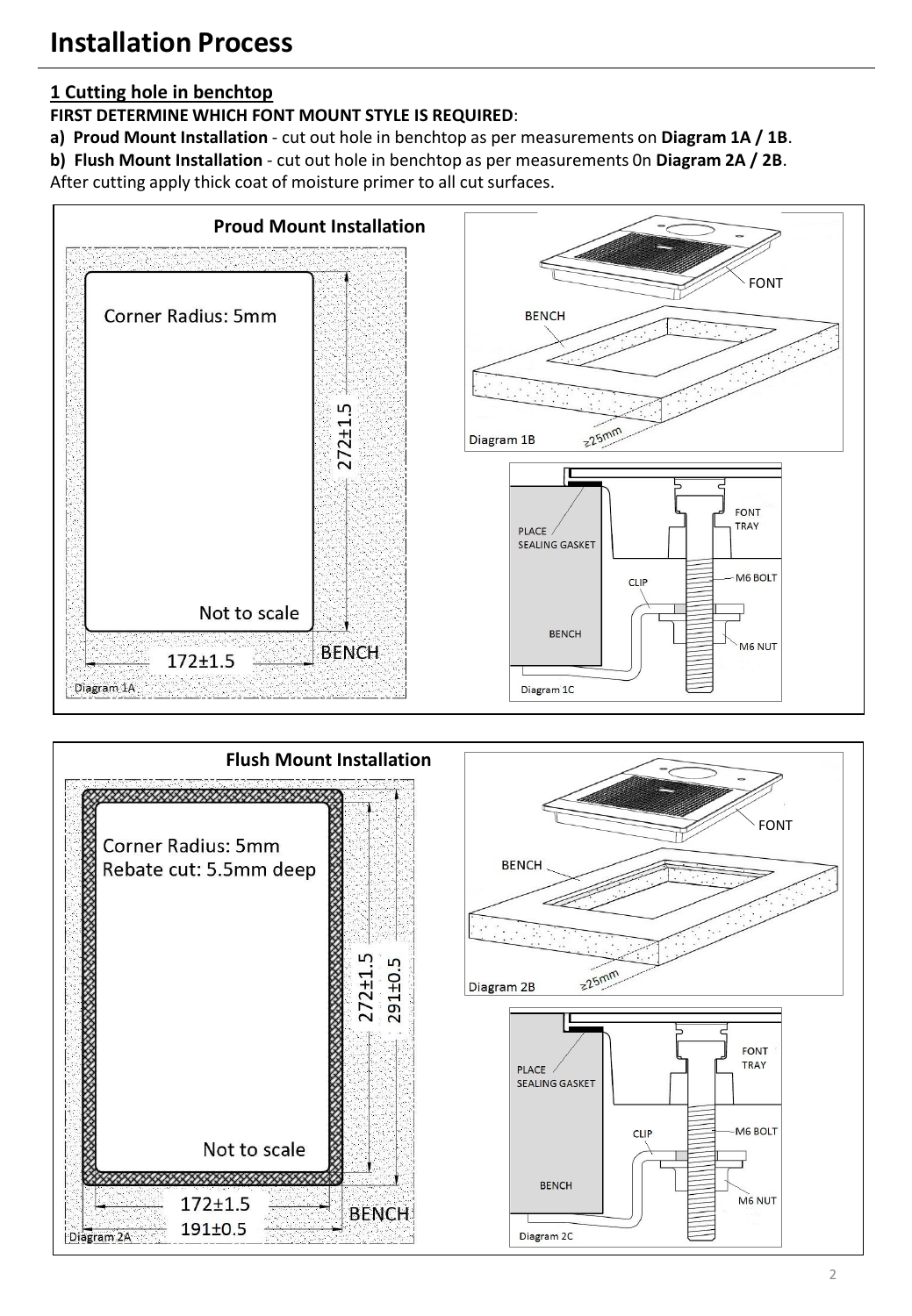## **3. Attaching Drain Adaptor to Font Tray Sink** (See Diagram 3a and 3b)

- Place O-ring into Drain adapter groove.
- Place M5 bolt into the square hole of the sink.
- Attach drain adapter to font tray sink by tightening M5 nut. Do NOT over-tighten the nut.
- Attach Elbow and Hose Adaptor to the Drain Adaptor.





### **4. Fitting Font Base Moulding to Benchtop**

- Detach large sealing gasket from the panel gasket set and place it into the groove of the font base moulding-ref to **Diagram 1C or 2C** on page 2.
- Lower the Font tray into the cut out and insert 4 x M6 bolts, one in each corner. Fit the clips and M6 Flange nuts to all 4 bolts – refer to **Diagram 1C or 2C**. Tighten nuts until rim sits flat on benchtop. Do NOT over-tighten nuts.

### **5. Fitting front and rear cover plates**

- Detach two smaller gaskets from the panel gasket set. Peel off protective film from one side of the gaskets and position the gaskets into the grooves of the font base moulding.
- Peel off second protective film from the gaskets and place front and rear cover plates. Both plates must be pushed to the end of the font base. Ensure holes in rear cover plate align with the holes in the font base.
- Apply pressure around edge of plates to ensure proper gasket seal/adhesion.